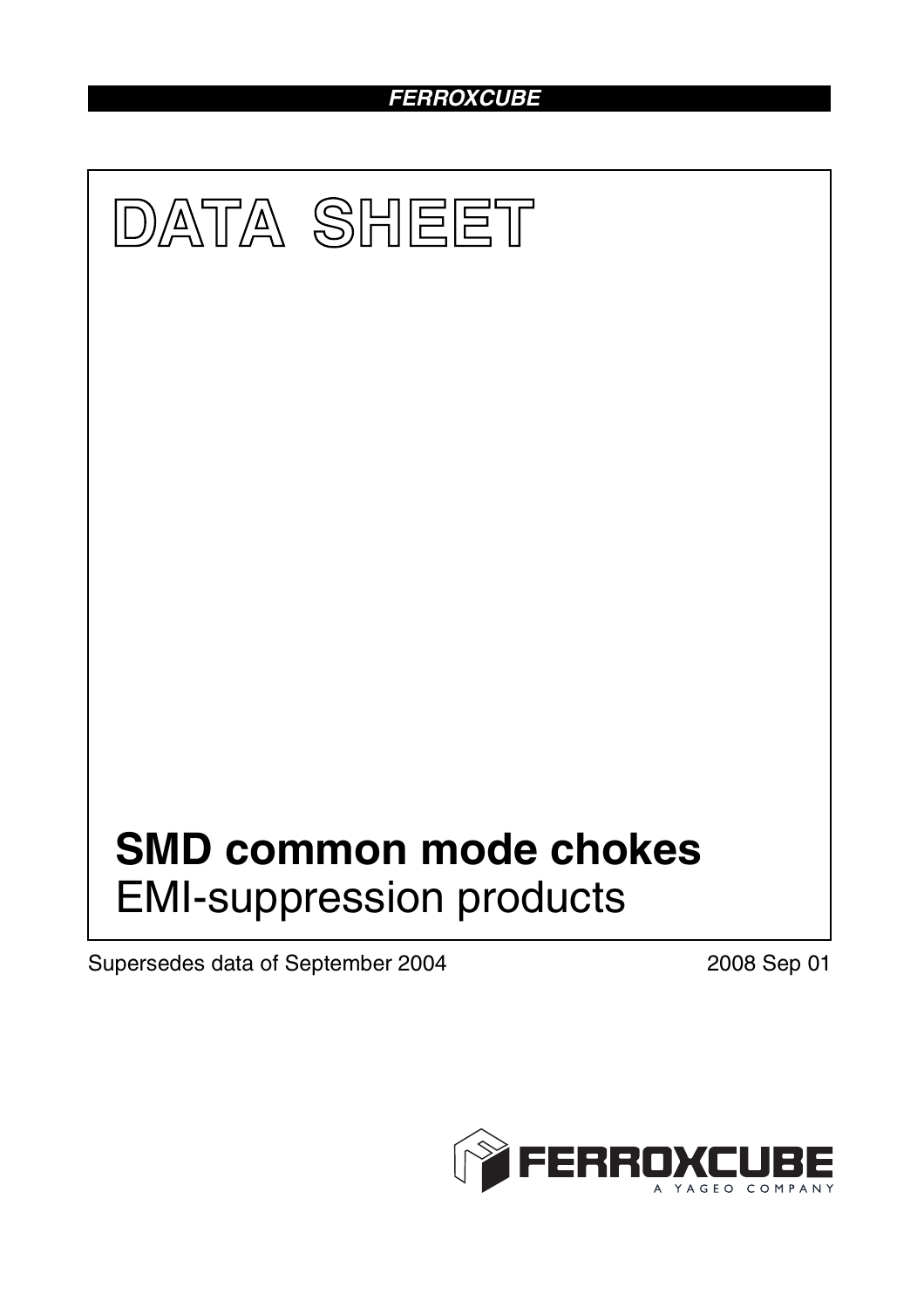## **SMD COMMON MODE CHOKES FOR EMI-SUPPRESSION**

## **General data**

| <b>ITEM</b>      | <b>SPECIFICATION</b>                            |
|------------------|-------------------------------------------------|
| Strip material   | copper (Cu), tin (Sn) plated                    |
| Solderability    | "IEC 60068-2-58", Part 2, Test Ta,<br>method 1  |
| Taping<br>method | "IEC 60286-3", "EIA 481-1-A" and<br>"EIA 481-2" |

### **Grades, parameters and type numbers**

| <b>GRADE</b>                         | $ Z_{typ} ^{(1)}$<br>$(\Omega)$      | at f<br>(MHz) | <b>TYPE NUMBER</b> |  |  |  |
|--------------------------------------|--------------------------------------|---------------|--------------------|--|--|--|
|                                      | CMS2-5.6/3/4.8; mass $\approx$ 0.3 g |               |                    |  |  |  |
| 4S <sub>2</sub>                      | 21                                   | 25            | CMS2-5.6/3/4.8-4S2 |  |  |  |
|                                      | 35                                   | 100           |                    |  |  |  |
|                                      | 50                                   | 300           |                    |  |  |  |
| CMS2-5.6/3/8.9; mass $\approx$ 0.6 q |                                      |               |                    |  |  |  |
| 4S <sub>2</sub>                      | 38                                   | 25            | CMS2-5.6/3/8.9-4S2 |  |  |  |
|                                      | 60                                   | 100           |                    |  |  |  |

| <b>GRADE</b>                        | $ Z_{typ} ^{(1)}$<br>$(\Omega)$     | at f<br>(MHz) | <b>TYPE NUMBER</b> |  |  |
|-------------------------------------|-------------------------------------|---------------|--------------------|--|--|
| CMS4-11/3/4.8; mass $\approx$ 0.6 g |                                     |               |                    |  |  |
| 4S2                                 | 12                                  | 25            | CMS4-11/3/4.8-4S2  |  |  |
| inner                               | 23                                  | 100           |                    |  |  |
| channel                             | 42                                  | 300           |                    |  |  |
| 4S <sub>2</sub>                     | 15                                  | 25            |                    |  |  |
| outer                               | 30                                  | 100           |                    |  |  |
| channel                             | 50                                  | 300           |                    |  |  |
|                                     | CMS4-11/3/8.9; mass $\approx$ 1.1 g |               |                    |  |  |
| 4S <sub>2</sub>                     | 23                                  | 25            | CMS4-11/3/8.9-4S2  |  |  |
| inner<br>channel                    | 45                                  | 100           |                    |  |  |
|                                     | 82                                  | 300           |                    |  |  |
| 4S <sub>2</sub>                     | 27                                  | 25            |                    |  |  |
| outer<br>channel                    | 58                                  | 100           |                    |  |  |
|                                     | 97                                  | 300           |                    |  |  |

## **Note**

1. Typical values,  $|Z|_{min}$  is -20%. DC resistance <0.6 mΩ.

### **Mechanical data**



 $5.6 \pm 0.2$ 1.33 ±0.2 1.27 ±0.07

Dimensions in mm.

Fig.1 CMS2-5.6/3/4.8 and CMS2-5.6/3/8.9.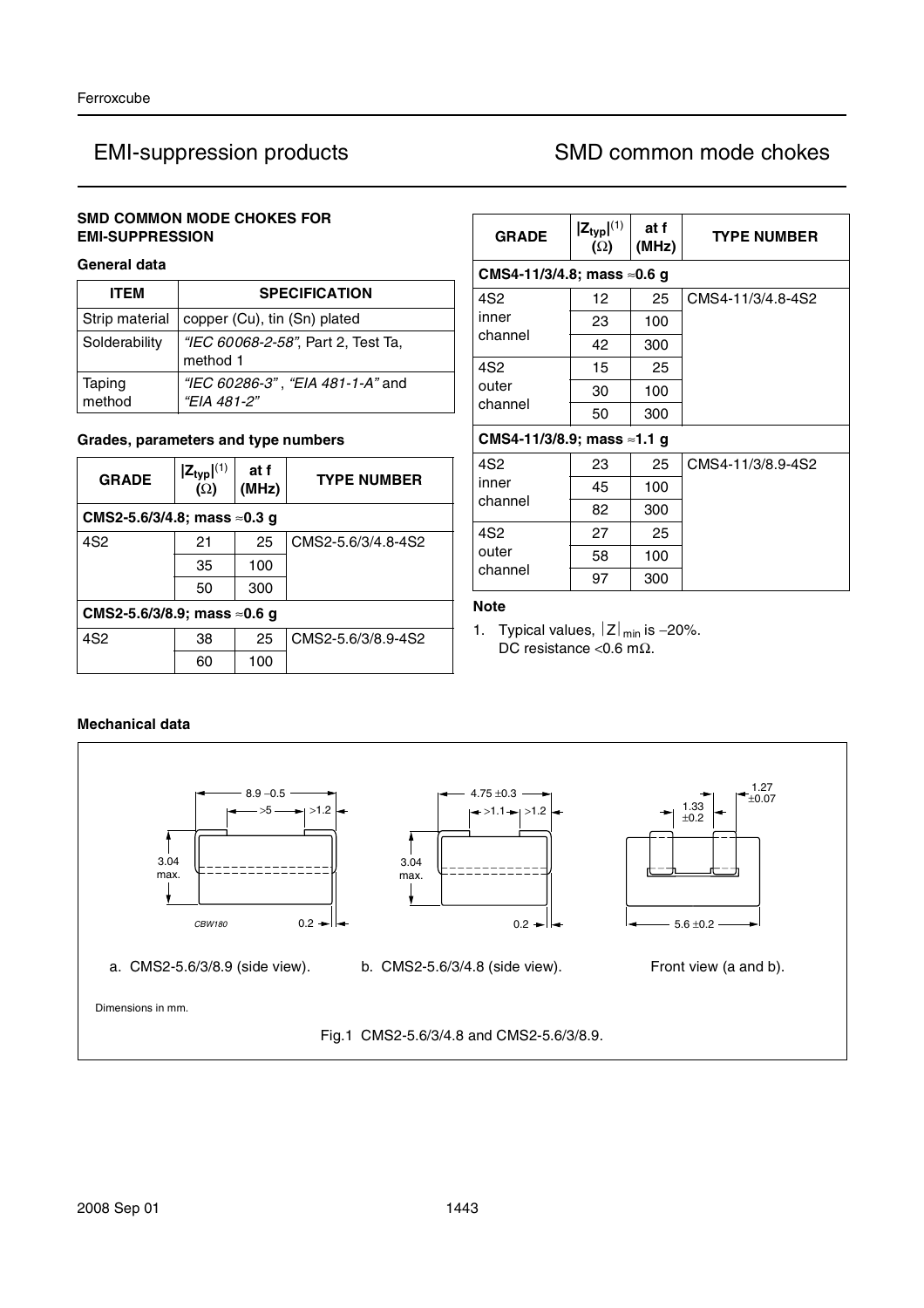

### **Recommended dimensions of solder lands**

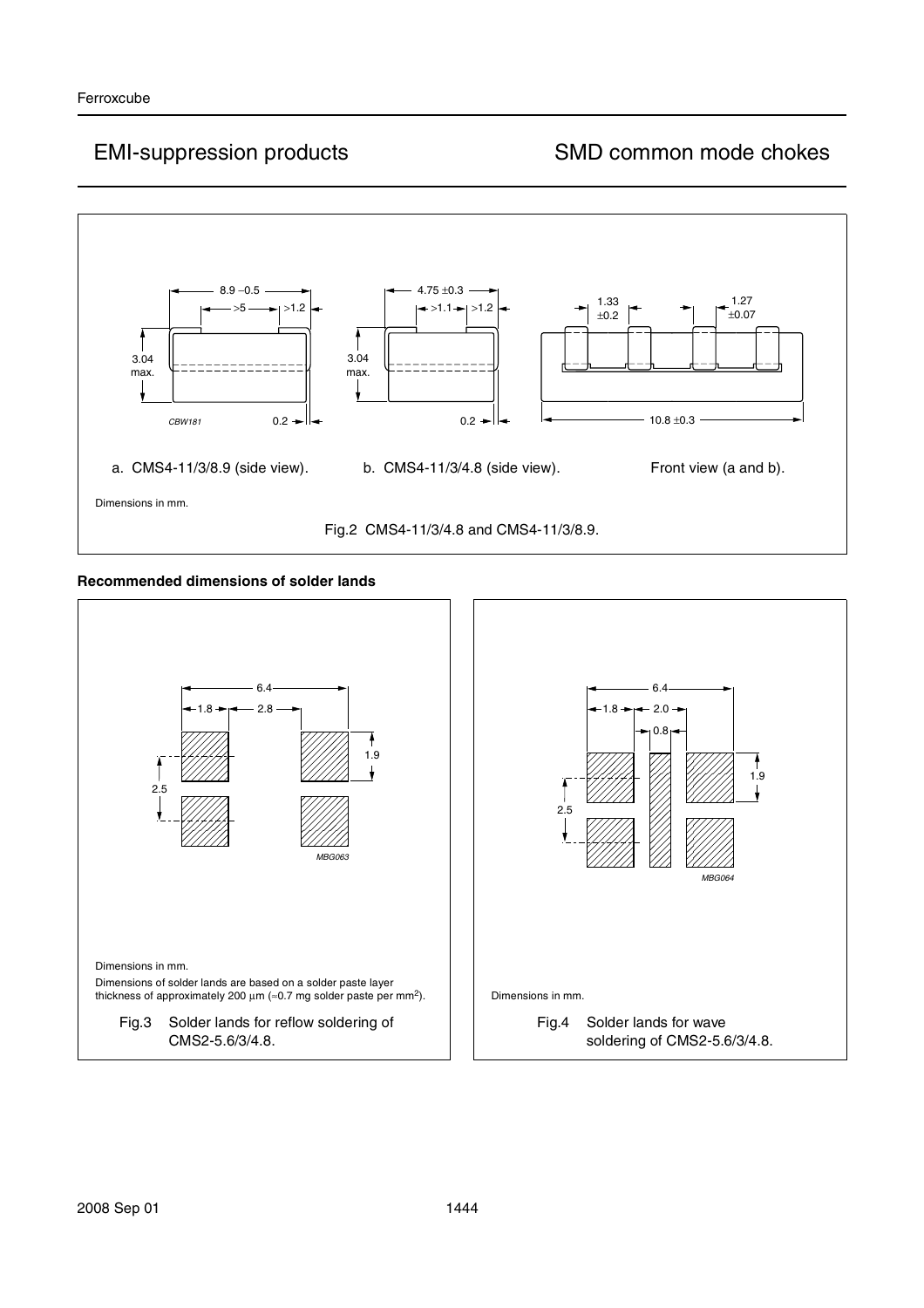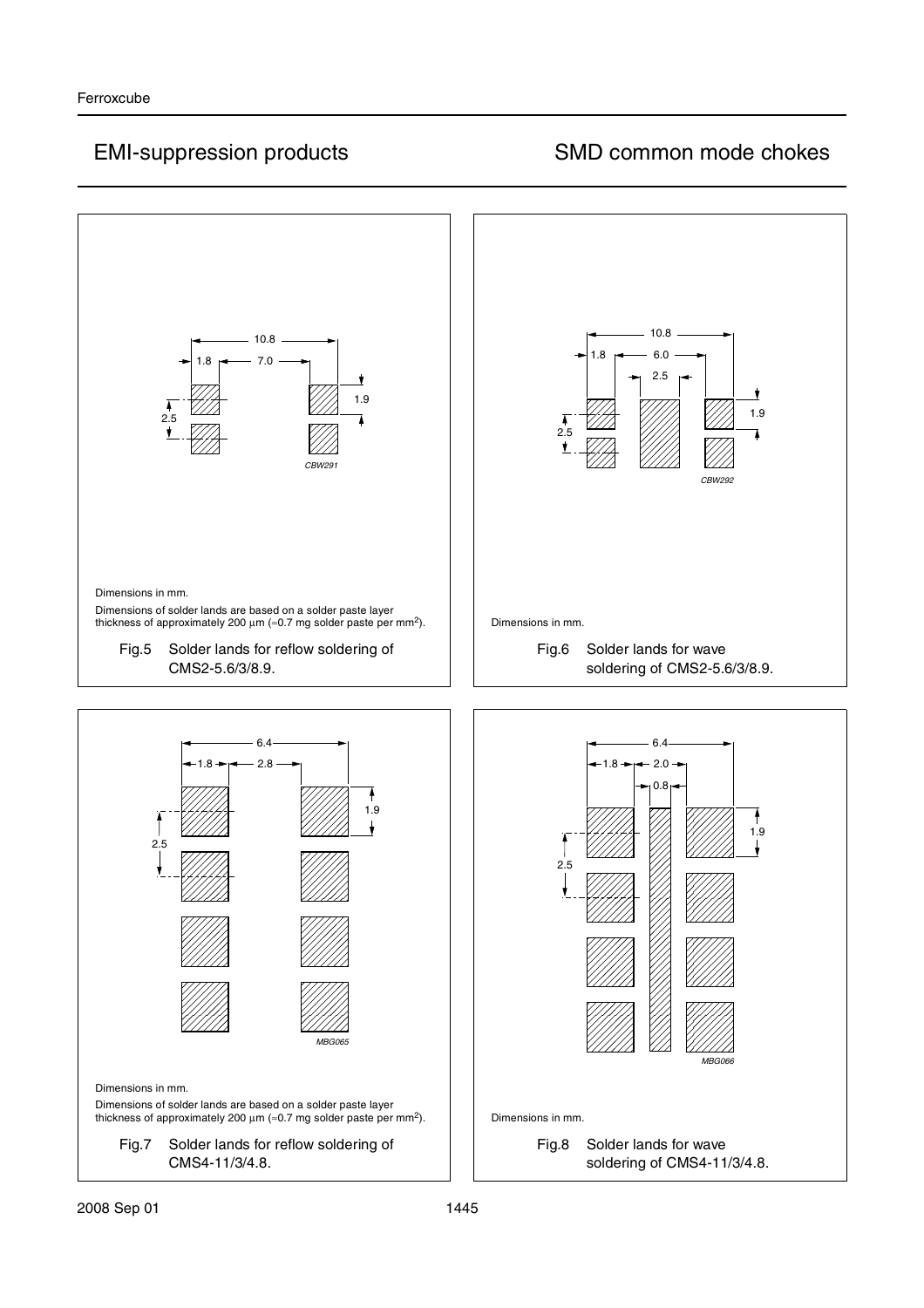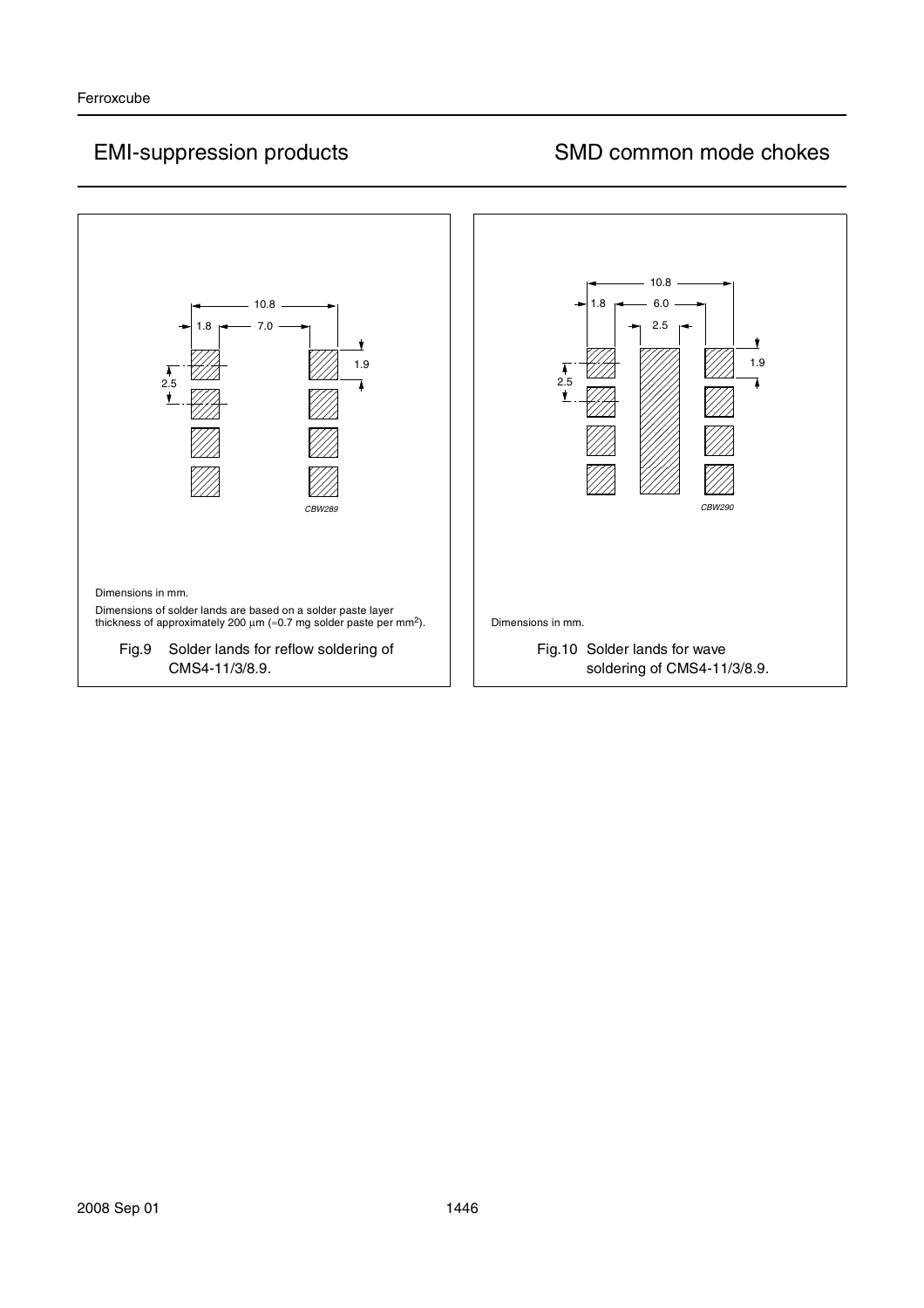### **Soldering profiles**



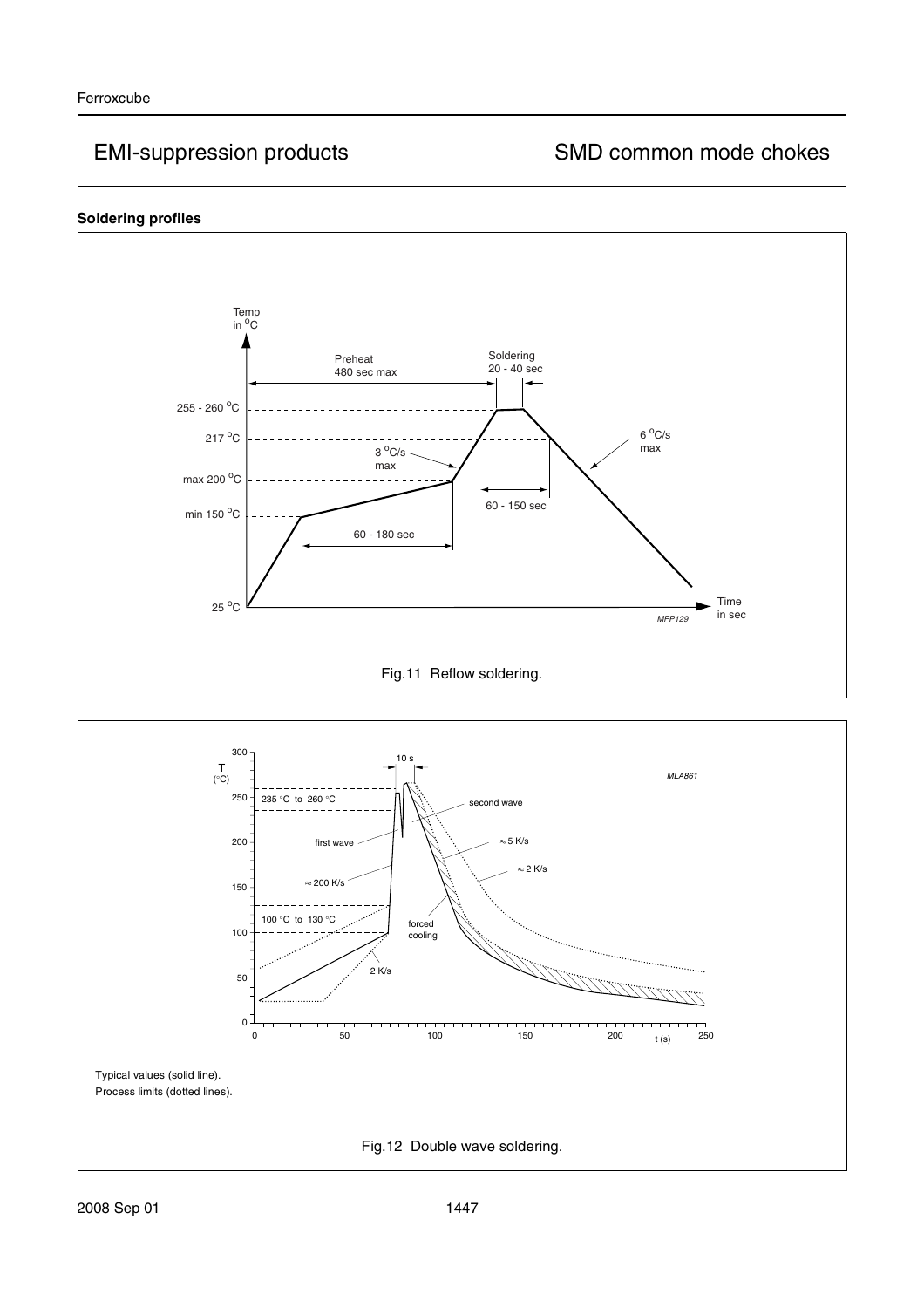## **BLISTER TAPE AND REEL DIMENSIONS**



|  |  | Table 1 Physical dimensions of blister tape; see Fig.13 |  |  |  |  |
|--|--|---------------------------------------------------------|--|--|--|--|
|--|--|---------------------------------------------------------|--|--|--|--|

| <b>SIZE</b> | <b>DIMENSIONS (mm)</b> |                |                |               |  |  |
|-------------|------------------------|----------------|----------------|---------------|--|--|
|             | CMS2-5.6/3/4.8         | CMS2-5.6/3/8.9 | CMS2-5.6/3/8.9 | CMS4-11/3/8.9 |  |  |
| $A_0$       | 5.26                   | 5.99           | 5.23           | 10.13         |  |  |
| $B_0$       | 6.07                   | 9.09           | 11.18          | 11.56         |  |  |
| $K_0$       | 3.18                   | 3.18           | 4.5            | 4.5           |  |  |
| т           | 0.3                    | 0.33           | 0.34           | 0.36          |  |  |
| W           | 12                     | 16             | 24             | 24            |  |  |
| E           | 1.75                   | 1.75           | 1.75           | 1.75          |  |  |
| F           | 5.5                    | 7.5            | 11.75          | 11.5          |  |  |
| $D_0$       | 1.5                    | 1.5            | 1.5            | 1.5           |  |  |
| $D_1$       | $\geq1.5$              | $\geq1.5$      | $\geq 1.5$     | $\geq1.5$     |  |  |
| $P_0$       | 4.0                    | 4.0            | 4.0            | 4.0           |  |  |
| $P_1$       | 8.0                    | 8.0            | 8.0            | 16.0          |  |  |
| $P_2$       | 2.0                    | 2.0            | 2.0            | 2.0           |  |  |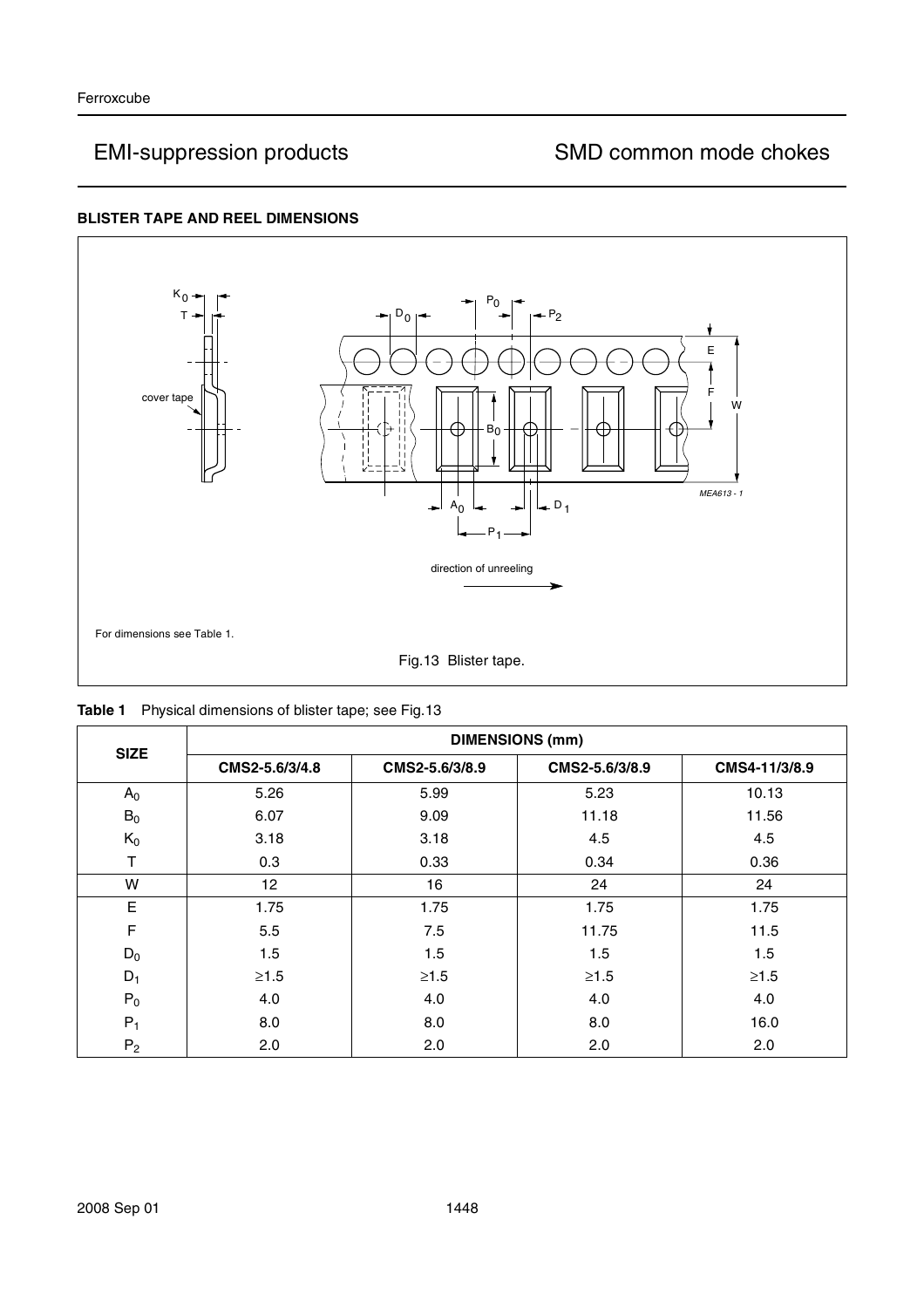

| <b>SIZE</b> | <b>DIMENSIONS (mm)</b> |           |       |                |  |
|-------------|------------------------|-----------|-------|----------------|--|
|             | n                      | N         | $W_1$ | W <sub>2</sub> |  |
| 12          | 330                    | $100 + 5$ | 12.4  | $≤16.4$        |  |
| 16          | 330                    | $100 + 5$ | 16.4  | $≤20.4$        |  |
| 24          | 330                    | $100 + 5$ | 24.4  | $\leq$ 28.4    |  |